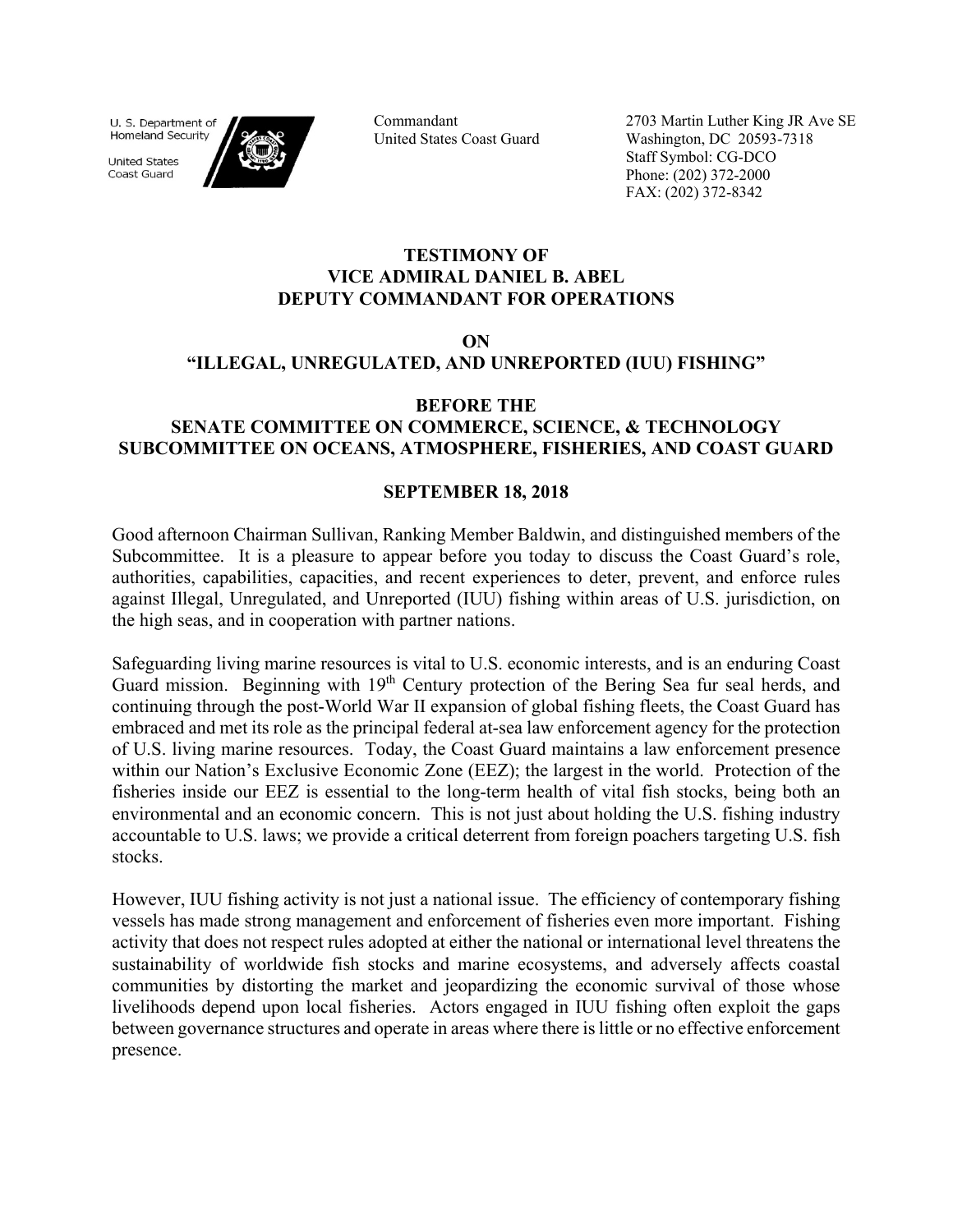Coast Guard efforts to deter and combat IUU fishing bridge the Service's maritime security and stewardship goals. We partner with the Department of State (DoS), the National Oceanic and Atmospheric Administration (NOAA), remote island nations in the Western Pacific Ocean, North Pacific Partners, and nations along the Atlantic Coast of Africa to combat IUU fishing across the world's oceans.

These goals are driven by national policy, laws (such as the *Magnuson-Stevens Fishery Conservation and Management Act)*, and international ocean governance structures (such as U.S. membership within international Regional Fishery Management Organizations (RFMOs)). RFMOs have proven to be effective, critical tools in managing fisheries resources beyond areas of national jurisdiction. For example, the Western and Central Pacific Fisheries Commission (WCPFC), one of the first RFMOs in the world to employ a fully-developed boarding and inspection protocol for high seas enforcement based on the United Nations (UN) Fish Stocks Agreement, has produced a level of governance and cooperation for long-term resource management that was previously not feasible. The Coast Guard is proud to have been involved in the development and negotiation of the protocol, and as a leader in its continuing implementation. Enforcement at the outer reaches of the U.S. EEZ, and within high seas areas managed by RFMOs, is a mission largely conducted by Coast Guard offshore assets. The Coast Guard's aviation and offshore recapitalization program ensures that the service will continue to have the capability and capacity necessary to conduct these critical missions which require significant demands of time and distance, and are often impacted by challenging weather conditions. Since 2008 in the area managed under WCPFC , the Coast Guard has conducted more than 230 high seas boardings and inspections, issuing violations to 66 vessels. To date, in fiscal year 2018 alone, the Coast Guard conducted more than 39 boardings, documenting violations on 25 vessels.

Likewise, Coast Guard cutter patrols in support of the UN General Assembly resolution 46/215, which bans the use of large-scale high seas drift nets, also provides IUU fishing deterrence. This summer a Coast Guard cutter, while deployed in support of the annual Operation North Pacific Guard, and operating with support from assets and personnel from multiple partner nations, including China, Japan, Canada, Republic of Korea, and Russia, intercepted the Chinese fishing vessel RUN DA, which was carrying more than 80 tons of illegal catch resulting from high seas drift net fishing. Notably, the Coast Guard cooperated closely with Chinese officials to turn over the vessel, crew, and catch for case adjudication. The Coast Guard looks forward to continuing to lead the global fight against IUU fishing through its participation in a multitude of RFMOs.

Estimates of IUU activity vary, but at least one study found, based on regional surveys, global IUU catch may be valued in the tens of billions of dollars each year. These figures demonstrate the lucrative nature of this activity, and the attraction for transnational criminal organizations, menacing non-state actors, and foreign players to be linked to IUU activity and gray zone operations that may increase regional instability and maritime disorder. The Coast Guard is uniquely positioned to combat these destabilizing forces and uphold the rule of law through our role as a member of the intelligence community, our specialized capabilities, robust bilateral maritime agreements, and our law enforcement authorities. The myriad tools available through our intragovernmental partners position the United States as a global leader who can strengthen the international fisheries enforcement regime, and stop maritime threats to our national interest.